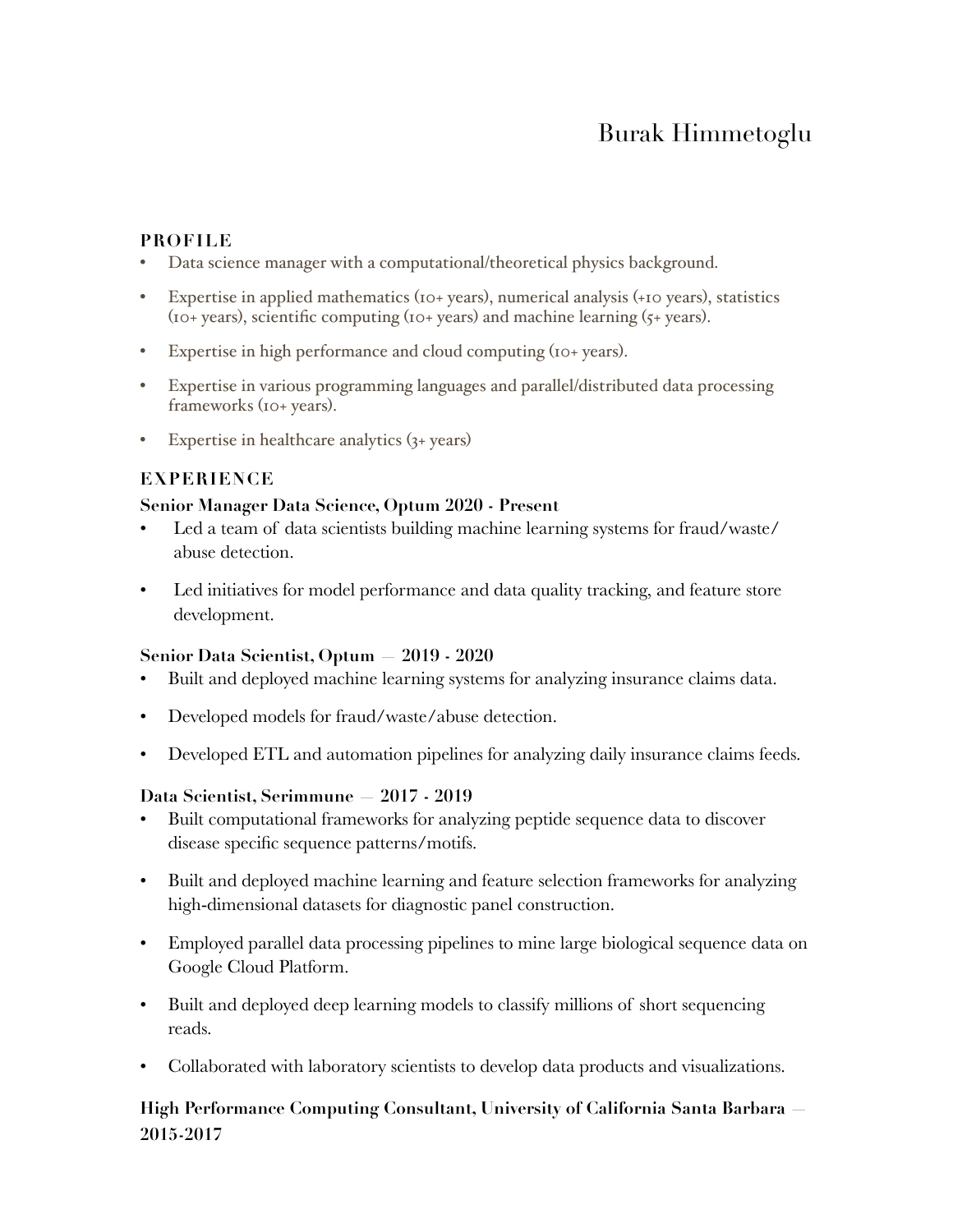- Collaborated with research scientists and faculty to provide solutions to computationally demanding problems using high performance and cloud computing environments.
- Trained researchers in high performance and scientific computing, taught classes in Python, R and Matlab.
- Developed the RoboBohr package, a machine learning based electronic structure prediction framework for chemical discovery ([https:// github.com/bhimmetoglu/](http://www.apple.com) [RoboBohr\)](http://www.apple.com).
- Developed applications of deep learning in medical time-series data.

## **Post doctoral researcher, University of California Santa Barbara — 2013-2015**

- Conducted research in computational physics and materials science.
- Developed methods and algorithms for predicting properties of semi-conductor systems at the quantum mechanical level.

## **Post doctoral researcher, University of Minnesota — 2010-2013**

- Conducted research in computational physics and materials science.
- Developed algorithms for numerical simulations of quantum mechanical systems and contributed to the open source materials modeling package Quantum ESPRESSO.
- Developed methods for computer modeling of solids and molecules.

# **EDUCATION**

University of Minnesota, Twin Cities, MN — Ph.D. Physics 2010

Bilkent University, Ankara, Turkey — B.S. Physics 2005

# **TECHNICAL SKILLS**

## **Statistics and Machine Learning:**

- 1. Numerous classification, regression and unsupervised learning algorithms, including state-of-the-art deep learning based models.
- 2. Specialized statistical analysis tools for data in biology and healthcare domains.
- 3. Machine learning models for fraud detection and imbalanced datasets.

## **Programming Languages:**

1. High level prototyping/scripting: Python and R with expertise in scientific and machine learning libraries. Parallel data processing using Spark and Hadoop.